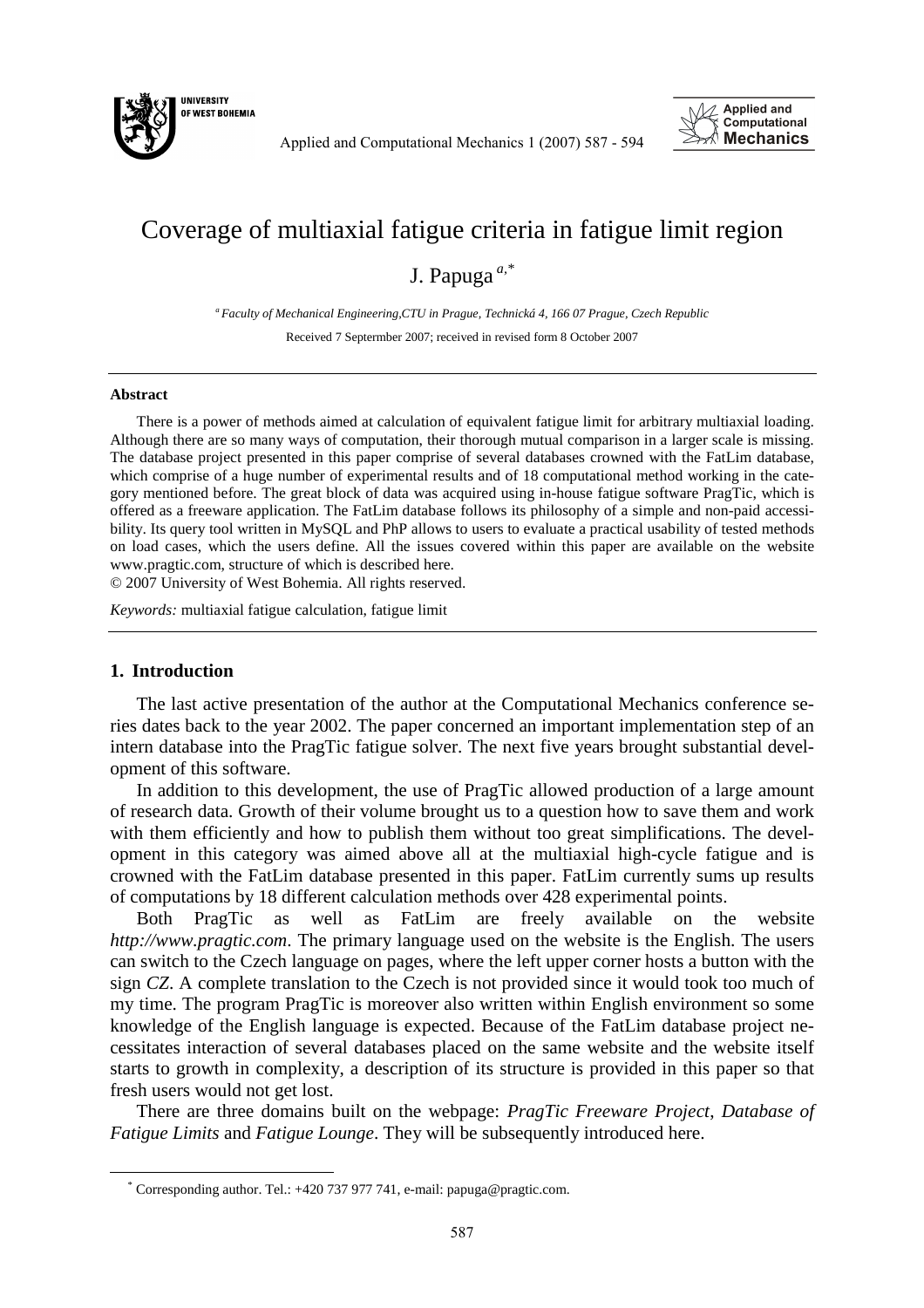## **2. PragTic Freeware Project**

#### *2.1. PragTic Programme*

PragTic fatigue solver is currently released in its third public version PragTic v.0.2 (see [1] for more details). The solver is built in such a way that it enables a fatigue calculation at nodes of elements, elements, nodes to which are the results averaged and at isolated points. Isolated points are defined as an entity in order to allow a start of the calculation without any relation to some particular FE-model. As regards the input of the FE-data, PragTic offers a unique upload of a table-formatted ASCII data with only a slight dependency on their source. This method is available only for solid elements. The more convenient way of a direct import of a firmly set FE-files is currently built only for MSC.Nastran data through the import of \*.nas, \*.dat and \*.pch files.

The implemented methods are still oriented above all to multiaxial methods of fatigue calculation. The multiaxial calculation is conditioned by an ability of PragTic to efficiently define the multiaxial load state, i.e. to relate the individual load channels. The multiaxial fatigue methods available can be sorted into two groups. The first one is concerned on a comparison towards fatigue limit. Results from these methods are the ones published in the FatLim database (sec. 4). The second group works in the region of finite lifetimes. These methods are based on Basquin and Manson-Coffin curves. The basic problem with these methods is the fact that they work with elastic-plastic strains and stresses. Such a condition leads to a requirement to process either elastic-plastic FE-results in several time instants (so-called transient analysis) or to use some approximate method to convert the elastic FE-results into the real elastic-plastic ones (as does e.g. the Neuber method in the uniaxial calculation). To avoid the necessity of a work with elastic-plastic data a PCF method based on the damage parameter of the Papuga PCr method [2] is being developed. This method is based on a description of several S-N curves. It is currently under development so any conclusions about its efficiency are very preliminary.

There are also several uniaxial strain-based methods implemented. At last, PragTic allows a start of the computation also for the LESA method (abbreviation: Local Elastic Stress Approach) in the v.0.2 release. The method is similar to that used within the FemFat<sup>†</sup> fatigue solver in the basic analysis. It uses the S-N curve as the basic curve but it offers coverage also of effects of stress gradient, technology or surface quality in contrast to other S-N based methods gathered in PragTic.

In the last release, PragTic got a menu item Tools where some useful utilities for a work with the FE-data can be found. These features extend the capability of a general postprocessing of the FE-data within PragTic. Note that PragTic is currently built in such a way that all dependencies within the FE-model are included. An implementation of any further special method processing the FE-results or FE-topology can profit from this basis.

#### *2.2. PragTic on Web*

 $\overline{a}$ 

The program can be found under the section *PragTic SW*. To download it the user has to fill in a simple form, where he has to decide if he wants to use it anonymously (only his login name is published, nothing else) or as a privileged user. Privileged users are shown in the section *Users* in the *Fatigue Lounge* with some basic data on them published there (see sec. 3).

Except for the program itself, the *PragTic SW* section allows also download of PragTic's Help. This can be done without any registration, because it should guarantee some under-

<sup>†</sup> FemFat is a commercial code developed by ECS Magna Steyer. For more information see www.femfat.com.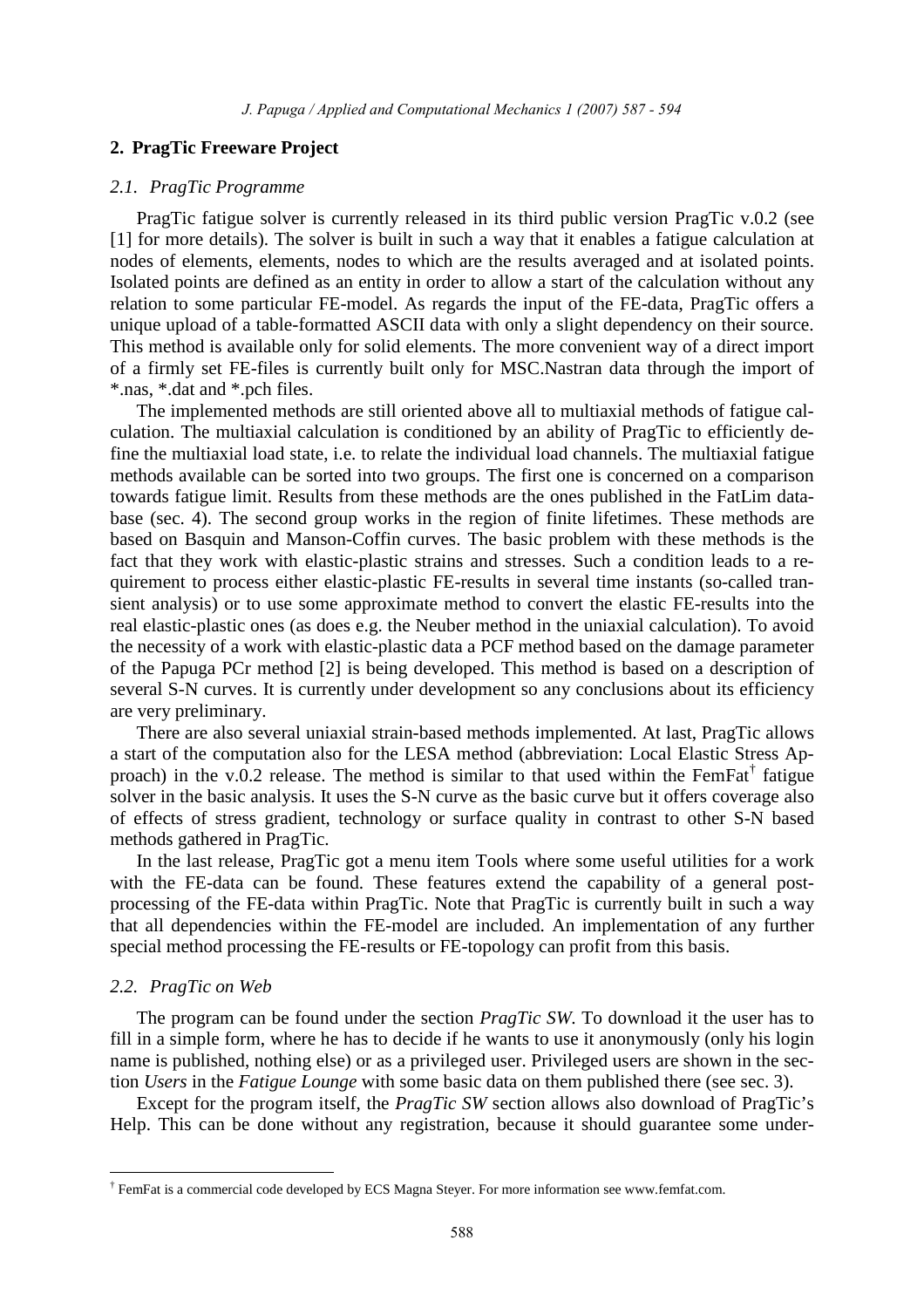standing of the results gathered in the FatLim database. The PragTic's Help can be also found in the same section available in a common HTML format readable by any HTML browser.

The other sections of interest are *FAQs*, where the users' questions are replied and *Bugs*, where warnings concerning bugs found in the current version are published. This part of the website should be read before any important calculation.

# **3. Fatigue Lounge**

As written in the previous section, the users of PragTic fill in a form concerning some of their data. The same account has to be prepared by persons who would like to actively work with the data in the FatLim database. The form covers only very basic information about the users concerning their photo, age, employer and research or work activities (see an example in fig. 1). The user can hide to other users by claiming his account to be anonymous. The users who do not think that the openness could harm them and publish that data are marked as privileged users. The section *Users* in the *Fatigue Lounge* sums the information provided by the privileged users in order they would know each other. The next item in the *Fatigue Lounge* is the *User Profile* section, where the users can change the information saved within their accounts.

| Username: papuga | Jan Papuga              |                                                                                                                                                                                                                                                                                                                                                                                                                                                                              |  |  |  |  |  |  |  |
|------------------|-------------------------|------------------------------------------------------------------------------------------------------------------------------------------------------------------------------------------------------------------------------------------------------------------------------------------------------------------------------------------------------------------------------------------------------------------------------------------------------------------------------|--|--|--|--|--|--|--|
|                  | Bom:                    | 1975                                                                                                                                                                                                                                                                                                                                                                                                                                                                         |  |  |  |  |  |  |  |
|                  | Lives in:               | Kunovice, Czech Republic                                                                                                                                                                                                                                                                                                                                                                                                                                                     |  |  |  |  |  |  |  |
|                  | Working at:             | Evektor & Czech Technical University in Prague<br>multiaxial fatigue<br>creep & fatigue interaction, random loading                                                                                                                                                                                                                                                                                                                                                          |  |  |  |  |  |  |  |
|                  | Current fatigue topics: |                                                                                                                                                                                                                                                                                                                                                                                                                                                                              |  |  |  |  |  |  |  |
|                  | Further focus:          |                                                                                                                                                                                                                                                                                                                                                                                                                                                                              |  |  |  |  |  |  |  |
| Message:         |                         | If you have any original papers referring to fatigue limits under multiaxial high-cycle load<br>conditions, please, could you tell me and potentially send me a scan or copy? I would like to<br>create an accessible database of results of different computational methods. Currently I am<br>more specifically interested in notched specimens or loading in different frequencies. But<br>every original is welcomed - there are so many reproduction errors everywhere. |  |  |  |  |  |  |  |

Fig. 1. If you want to become a privileged user, do not worry about necessity to publish any very personal data. The items published can be seen in this cutout.

The section *Forum* enables to users to write on ideas and problems they encounter during their work or research. The forum is accessible by privileged users only.

The item *Bulletin* provides actual news concerning PragTic development, fatigue calculations, important changes on *www.pragtic.com*, conferences, which I plan to attend, or publications, which I prepare. I hope in some close future I will be able to built a next database of actualities, which would be able to print them out to the Bulletin and to e-mail them to users who subscribe to an e-mail list.

The item *Conferences* is an interface to a database containing data on conferences with fatigue, FE-analysis or structural mechanics topics. The database enables to write a conference record to any logged user (no matter if anonymous or privileged one). The concept of a data manager described later in the sec. 4.1 is valid here as well. The logged users can mark conferences, which they expect to attend so that the others would know they could meet there.

The section *Reports* currently consists only of my PhD thesis, which can be downloaded there as well as one paper from the Fatigue and Fracture Mechanics '2006 conference. The section *Links* gathers some interesting links to fatigue-oriented topics. The section *Sponsors*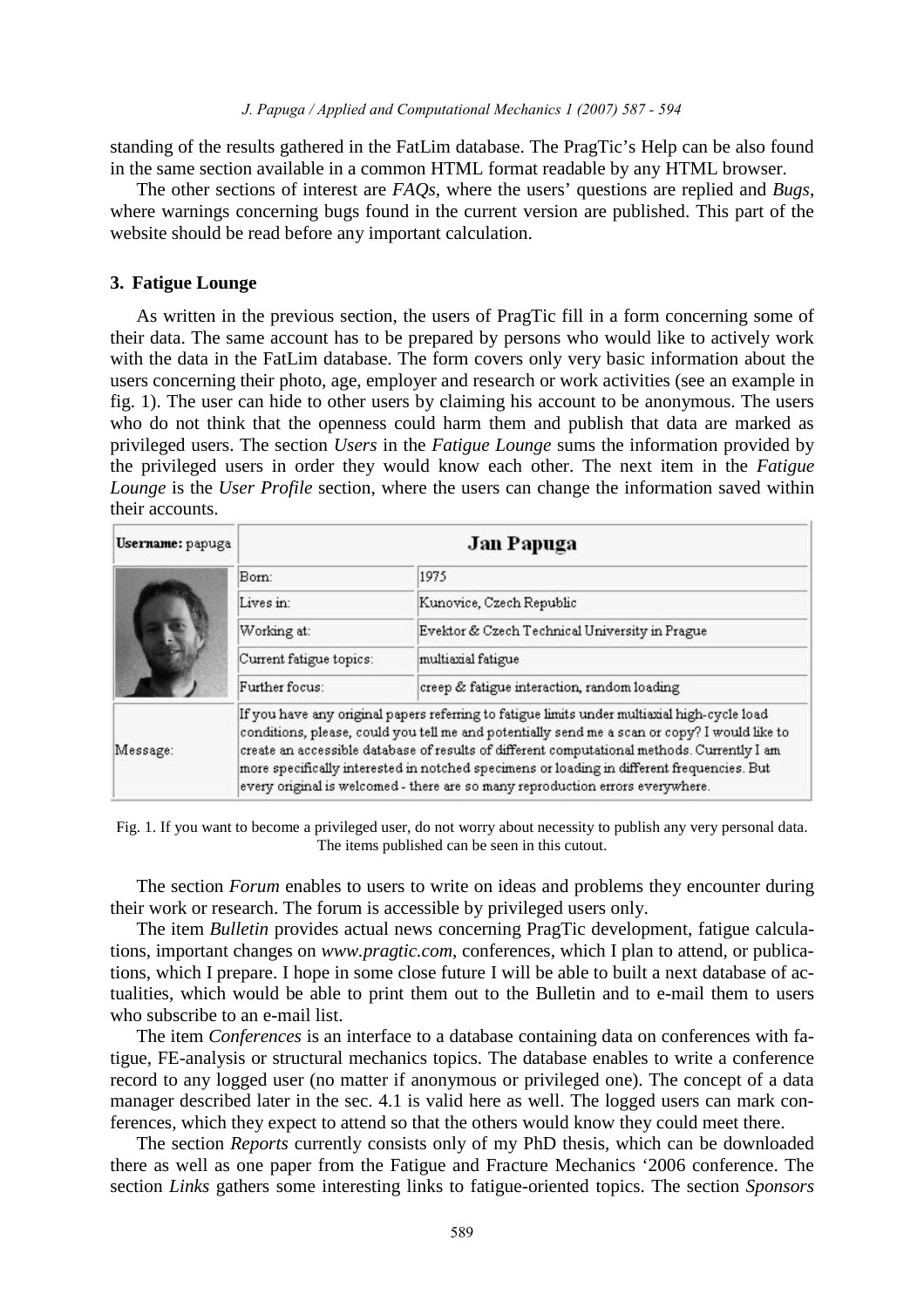publishes the organizations and companies, which provided finances for the development of either PragTic or the database set around the FatLim database.

#### **4. Database of Fatigue Limits**

The FatLim database today relates to experiments resulting in either uniaxial or multiaxial fatigue limits obtained under harmonic or static loading on individual load channels. There is an expectation that the experiments were done with smooth unnotched specimens.

The FatLim database is in fact a set of databases related together, where the database of Fatigue Limits is the top end, built over the data gathered in databases of references, materials, groups of experiments, parameters of individual experiments and results of different computational methods.

The first idea to built such a database cross my mind, when I decided to test my new criterion Papuga PCr [2] for a multiaxial fatigue limit detection. I built a set of experiments from data, which I found in scientific papers of other authors. When I continued and my private MS Excel aggregate of data started to grow in volume I met two problems. First, the Excel file started to collapse nearby 5MB size. Second, I started to doubt over the data. Many of them were contradictory or in some way confused. I decided to go back to the primary sources of the data and if possible to abandon the secondary sources. Now I estimate that an indispensable part of data referenced in the scientific papers is in some way wrong. The subsection 4.1 will explain how I hope the data saved to the database can be secured from erroneous inputs. I believe the chosen way of the data publication is the only possibility how to get back to the correct primary data and to guarantee to other researchers that they are right and can be used.

The most of the databases here are accessible by privileged users In order to ensure that only relevant data with the lowest possible occurrence of errors will be given to the database a system of Manager, Sign, Edit and Revision was developed and is subsequently introduced to the databases.

## *4.1. Manager, Sign, Edit and Revisions*

When a registered user decides to add some data to the databases, he has to understand that he accepts a manager post as concerns that added data. His username used within the *www.pragtic.com* is appended to the added item and the rest of users thus know who is responsible for its appearance in the database. The manager is the only person (except for the administrator of the database) who can directly change anything in the created item.

If any other user wishes to add any new information to some existing data controlled by another manager, he has to accept another way of edition. He edits the item, but the old item is not rewritten after the last confirmation. A new item described as a revision is created in the database. The manager of the data is notified about the revision and has a time limit of 30 days within which he has to either accept or reject it. When the revision is accepted it replaces the original item. If it is rejected, the originator of the revision still can publish his case in the *Forum* and call for a justice. In the case the manager does not do anything within the time limit, it is expected that he is not active or interested any more. The managerial authority to the item is assigned to the originator of the revision and the revision replaces the original.

The users can back up a validity of any data set by signing it. Their username then appears if the item is printed out. The users can sign even the revisions in order to notify their personally performed comparison to the primary source giving the same result as being actually presented to all other users.

The system of revisions is not fully implemented anywhere within the site. I hope I will be able to finish it before the end of the year 2007.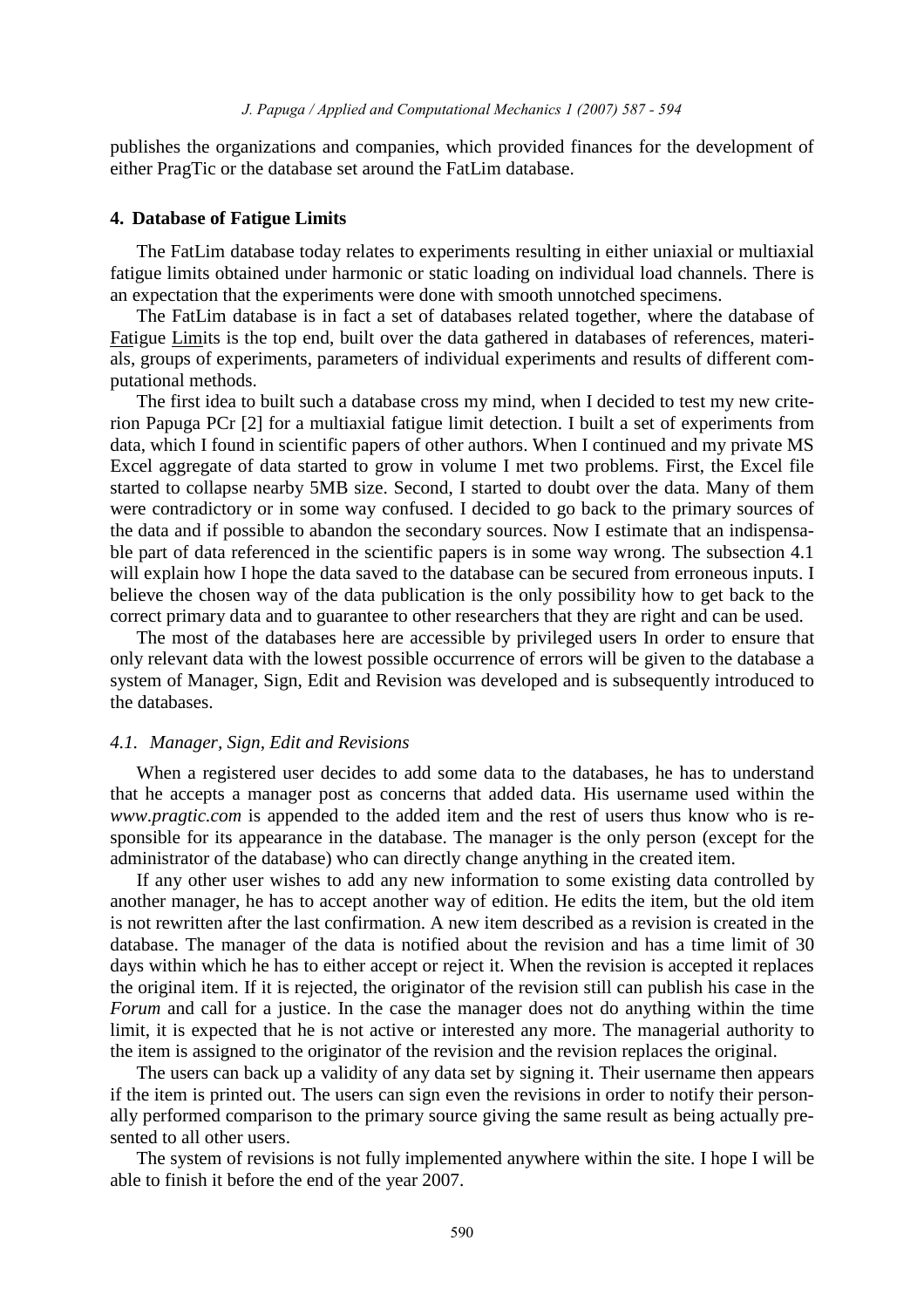## *4.2. References*

The description of any fatigue experiments or material variables depends on provision of the appropriate reference to the report, where the data can be found. If it is possible, the report should be a primary reference, not related to any previous publication of the data. As I found during my research, the use of secondary sources too often leads to an inclusion of many errors cumulating during any previous transcription.

The section References offers an interface allowing to find the appropriate reference you are looking for, to add a new reference or to edit it. An important point for you if you wish to add a new reference to a paper in some proceedings is that the record for the proceedings themselves has to be prepared. The concept of *Signing* is not planned to be active for the references since their form is not so important.

## *4.3. Material DB*

The database of the materials was the first one, which I designed – thus the interface to it is slightly other than in the case of other ones. The user is invited to choose one material from the list on the title page. If more items are chosen, only the last one is printed. If there are more records for the material chosen then buttons with marks "<" and ">" can be used for their listing. The use (and appearance) of buttons *Edit* and *Add New* is reserved to logged users.

Each record of a material contains its mark, an alternate mark, a number of material variables, its chemical composition, references to papers read from the *References* database and a commentary for the data which could not get into the other edit fields. The number of references related to one material record is three. It is expected that they all relate to the same material batch.

The basic idea of the material database consists in my opinion that there are many material variables relatively completely recorded in research and scientific papers. They are nevertheless crumbled up to many papers. The farsighted researchers have already built their own databases, but the younger ones as e.g. PhD students are lost in such a situation and do not know where to look. An accurate citation within the database with a full reference to all papers used should enable such users to at least start. The reference to the original paper should secure the citation from any breach of the law.

The *signing* concept is very necessary here. The signs of more users should ensure to the user that he could rely on the variables as well as on the reference. The database is very young and I appeal to all readers of this paper to join in my effort and sign or discuss the topics in the database.

# *4.4. FatLim Database System*

As stated before, the FatLim database is the top end of the database system data of which can be found in the section *Database of Fatigue Limits* and *Fatigue Lounge*. It uses access to the databases built on references, materials and users. The data covered within FatLim are separated to groups of experiments, for each of them is provided description of load conditions and of fatigue results provided by those 18 calculation methods.

This database still has not fully equipped interface for adding of new items. The concept of signing (or sign removing) has been already implemented and also the editing is enabled to managers of the data.

The data record is based on the definition of the test group with a unique mark, which all the tests within the group will start with. The test group is related to one reference and one material from appropriate databases. It also points to another database where the experimental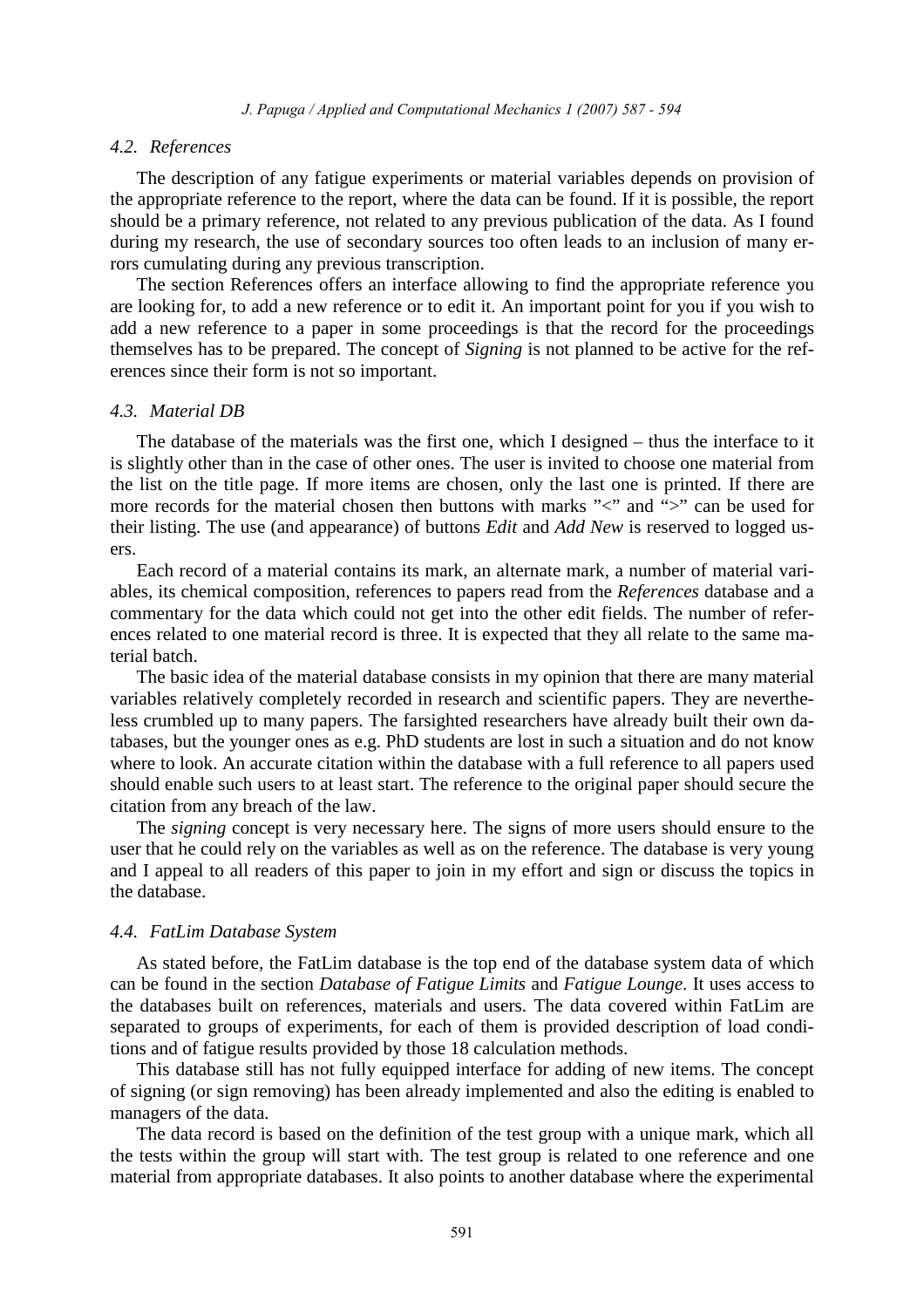conditions are saved. The set of test group and the load conditions is expected to have one common manager and can be as well as signed as a whole.

Each computational method has a reserved space for results obtained from calculation with the method on the test group data. Each calculation method in each test group has one manager and can be signed as one unit. There are several options to add to the numerical result of prediction provided on a test item:

- not computed
- analytical solution
- PragTic
- no solution

As regards an edition of any existing item, the user has to be a manager of it and has to be logged in. To start the edition when you are logged in, please, choose the appropriate test group in the FatLim Selector on the FatLim DB title page. Then push the button Show Group. In comparison to a non-logged user the card of the test group provided on the new page will host small green buttons with "E" and "S" or "RS" signs. The first group of them appears on the top near the name of the test group to which it is related. The rest of them can be found in the line of individual calculation methods. The "E" sign is for "*edit*", "S" for "*sign*" and "RS" for "*remove sign*". You can see on this card if the load data or the results are already signed by anybody or not.

#### *4.5. Comparison Methods Used in FatLim*

Nearly any common calculation method oriented on evaluation of the loading towards the fatigue limit can be rewritten to a general formula:

$$
D_p = function(C_a, C_m, N_a, N_m) < f_{-1}, \tag{1}
$$

where the damage parameter  $D_p$  is a function of shear C and normal N stresses on some particular plane or more planes. The indices *a* and *m* are there for amplitude and mean value. The variable  $f_1$  stands for fully reversed axial fatigue limit – either the bending or tension one in dependency to the axial loading of the examined experiments. The inequality in (1) says that the cases where the damage parameter is less than the fatigue limit, mark loading which should fall into the region of infinite fatigue life lying behind the fatigue limit.

In FatLim, we are thoroughly testing validity of the multiaxial criteria on experiments prepared for definition of fatigue limits under multiaxial load conditions. The inequality in (1) should become the equality for such data. Unfortunately, something like this happens only rarely. We have to define the deviation from the equality much more often. Since the right hand side of the (1) has a meaning of the fatigue limit, the fatigue index error defined as:

$$
\Delta FI = \left(\frac{D_p - f_{-1}}{f_{-1}}\right) \cdot 100\% \tag{2}
$$

could be understood as a relative deviation from the ideally set fatigue limit. The positive sign of the fatigue index error means that the specimen would be already broken in such a case – the result is conservative. Negative ∆*FI* values correspond to a non-conservative prediction.

The FatLim database joins together large number of experiments and even much higher number of computational results. The only way how to not get deadlocked in comparisons of so many individual results, the statistical approach has to be used. The statistics provided by the FatLim covers the maximums, minimums, mean values, ranges (max-min) and standard deviations (see tab. 1). The quality of any calculation methods is evaluated by a synergic assessment of the mean value, range and standard deviation.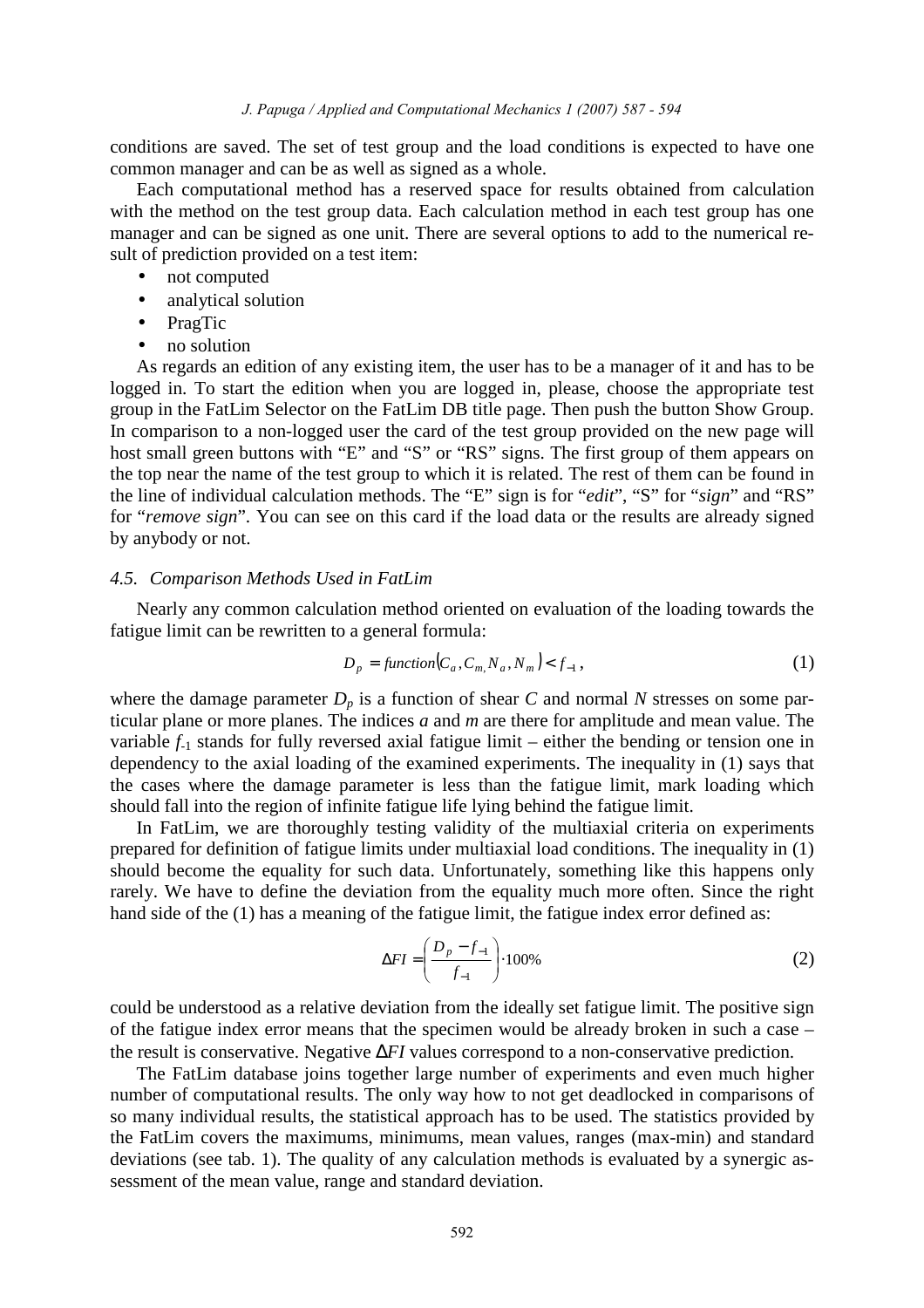#### J. Papuga / Applied and Computational Mechanics 1 (2007) 587 - 594

The computational methods themselves are so many that it has not much sense to publish them here. Their description can be easily found in the PragTic's Help (sec. 2, see the same reference in fig. 2 on the bottom).



Fig. 2. FatLim Selector enabling to print out only desired type of data.

## *4.6. FatLim Selector*

The FatLim selector started by the *FatLim DB* button is there to enable to filter the data that the user wishes to compare (see the cut out from the website in fig. 2). It allows to printout only some test groups, tests on particular materials, tests with some predefined range of stress amplitude or mean stress, tests with a defined load combinations and so on. The user can also choose, results of which calculation methods he wants to see.

If any calculation method is selected for the printout, the printout is accompanied by a prepared statistics over the chosen tests. The statistic variables are the same as shown in tab. 1.